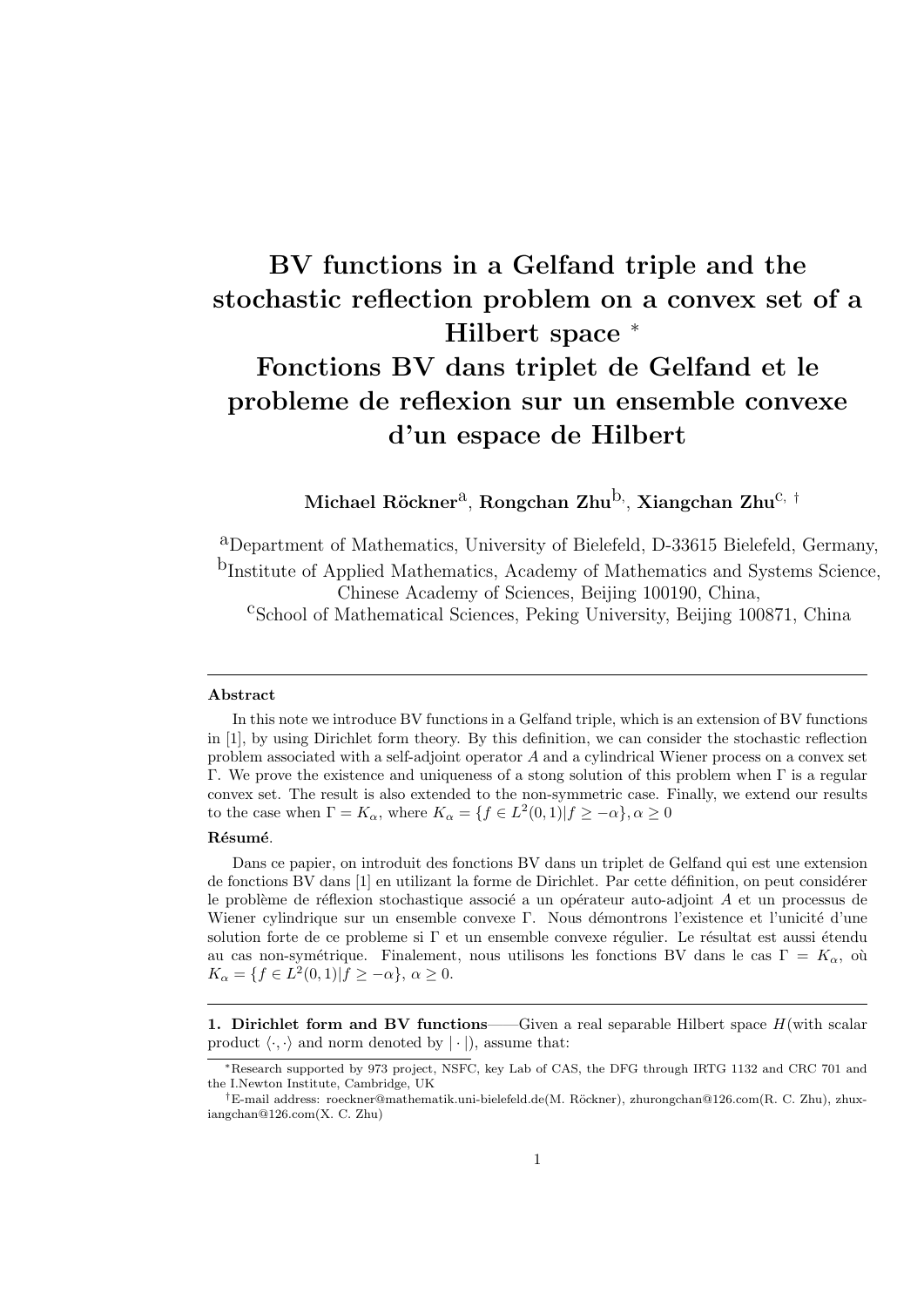**Hypothesis 1.1.**  $A: D(A) \subset H \to H$  is a linear self-adjoint operator on H such that  $\langle Ax, x \rangle \ge$  $\delta |x|^2$ ,  $\forall x \in D(A)$  for some  $\delta > 0$ . Moreover,  $A^{-1}$  is of trace class.  $\{e_j\}$  is an orthonormal basis in *H* consisting of eigen-functions for *A*, that is,  $Ae_j = \alpha_j e_j$ ,  $j \in \mathbb{N}$ , where  $\alpha_j \geq \delta$ .

In the following  $D\varphi : H \to H$  is the Frêchet-derivative of a function  $\varphi : H \to \mathbb{R}$ . By  $C_b^1(H)$  we shall denote the set of all bounded differentiable functions with continuous and bounded derivatives. For  $K \subset H$ , the space  $C_b^1(K)$  is defined as the space of restrictions of all functions in  $C_b^1(H)$  to the subset  $K$ .  $\mu$  will denote the Gaussian measure in  $H$  with mean 0 and covariance operator  $Q := \frac{1}{2}A^{-1}$ . For  $\rho \in L^1_+(H,\mu)$ , we consider  $\mathcal{E}^{\rho}(u,v) = \frac{1}{2} \int_H \langle Du, Dv \rangle \rho(z) \mu(dz), u, v \in C_b^1(F)$ , where  $\overline{F} = Supp[\rho \cdot \mu]$  and  $L^1_+(H, \mu)$  denotes the set of all non-negative elements in  $L^1(H, \mu)$ . Let  $QR(H)$  be the set of all functions  $\rho \in L^1_+(H,\mu)$  such that  $(\mathcal{E}^\rho, C^1_b(F))$  is closable on  $L^2(F;\rho\cdot\mu)$ . Its closure is denoted by  $(\mathcal{E}^{\rho}, \mathcal{F}^{\rho})$ .

**Theorem 1.2.** Let  $\rho \in QR(H)$ . Then  $(\mathcal{E}^{\rho}, \mathcal{F}^{\rho})$  is a quasi-regular local Dirichlet form on  $L^2(F; \rho \cdot \mu)$ in the sense of [6, IV Definition 3.1].

By virtue of Theorem 1.2 and [6], there exists a diffusion process  $M^{\rho} = (X_t, P_z)$  on F associated with the Dirichlet form  $(\mathcal{E}^{\rho}, \mathcal{F}^{\rho})$ . M<sup> $\rho$ </sup> will be called distorted OU process on F. Since constant functions are in  $\mathcal{F}^{\rho}$  and  $\mathcal{E}^{\rho}(1,1) = 0$ ,  $M^{\rho}$  is recurrent and conservative. Let  $A_{1/2}(x) := \int_0^x (\log(1 +$  $(\mathbf{z}^{(k)})^{1/2}$  *ds*,  $x \geq 0$  and let  $\psi$  be its complementary function, namely,  $\psi(y) := \int_0^y (A'_{1/2})^{-1}(t) dt =$  $\int_0^y (\exp(t^2) - 1) dt$ . Define  $L(\log L)^{1/2} := \{f | A_{1/2}(|f|) \in L^1\}$ ,  $L^{\psi} := \{g | \psi(c|g|) \in L^1 \text{ for some } c > 0\}$ (cf.[7]). Let  $c_j$ ,  $j \in \mathbb{N}$ , be a sequence in  $[1, \infty)$ . Define  $H_1 := \{x \in H | \sum_{j=1}^{\infty} \langle x, e_j \rangle^2 c_j^2 < \infty \}$ , equipped with the inner product  $\langle x, y \rangle_{H_1} := \sum_{j=1}^{\infty} c_j^2 \langle x, e_j \rangle \langle y, e_j \rangle$ . Then clearly  $(H_1, \langle, \rangle_{H_1})$  is a Hilbert space such that  $H_1 \subset H$  continuously and densely. Identifying H with its dual we obtain the continuous and dense embeddings  $H_1 \subset H (\equiv H^*) \subset H_1^*$ . It follows that  $H_1 \langle z, v \rangle_{H_1^*} =$  $\langle z, v \rangle_H \forall z \in H_1, v \in H$  and that  $(H_1, H, H_1^*)$  is a Gelfand triple. We also introduce a family of  $H$ -valued function on  $H$  by

$$
(C_b^1)_{D(A)\cap H_1} = \{G : G(z) = \sum_{j=1}^m g_j(z)l^j, g_j \in C_b^1(H), l^j \in D(A) \cap H_1\}
$$

Denote by  $D^*$  the adjoint of  $D: C_b^1(H) \subset L^2(H, \mu) \to L^2(H, \mu; H)$ . For  $\rho \in L(\log L)^{1/2}(H, \mu)$ , we put  $V(\rho) := \sup_{G \in (C_b^1)_{D(A) \cap H_1}, ||G||_{H_1} \le 1} \int_H D^*G(z)\rho(z)\mu(dz)$ . A function  $\rho$  on  $H$  is called a BV function in the Gelfand triple  $(H_1, H, H_1^*)($ denoted  $\rho \in BV(H, H_1)$  in notation), if  $\rho \in$  $L(\log L)^{1/2}(H,\mu)$  and  $V(\rho)$  is finite. When  $H_1 = H = H_1^*$ , this coincides with the definition of BV functions defined in [1] and clearly  $BV(H, H) \subset BV(H, H_1)$ . This definition is a modification of BV function in abstract Wiener space introduced in [3] and [4].

**Theorem 1.3.** (i) Suppose  $\rho \in BV(H, H_1) \cap L^1_+(H, \mu)$ , then there exist a positive finite measure  $||d\rho||$  on *H* and a Borel-measurable map  $\sigma_{\rho}: H \to H_1^*$  such that  $||\sigma_{\rho}(z)||_{H_1^*} = 1$   $||d\rho|| - a.e, V(\rho) =$  $||d\rho||(H),$ 

$$
\int_H D^*G(z)\rho(z)\mu(dz) = \int_H H_1\langle G(z), \sigma_\rho(z)\rangle_{H_1^*} ||d\rho||(dz), \forall G \in (C_b^1)_{D(A)\cap H_1}.\tag{1.1}
$$

Further, if  $\rho \in QR(H)$ ,  $||d\rho||$  is  $\mathcal{E}^{\rho}$ -smooth, also,  $\sigma_{\rho}$  and  $||d\rho||$  are uniquely determined.

(ii) Conversely, if Eq.(1.1) holds for  $\rho \in L(\log L)^{1/2}(H,\mu)$  and for some positive finite measure *∥* $d\rho$ *∥* and a map  $\sigma_{\rho}$  with the stated properties, then  $\rho \in BV(H, H_1)$  and  $V(\rho) = ||d\rho||(H)$ .

**Theorem 1.4** Let  $\rho \in QR(H) \cap BV(H, H_1)$  and consider the measure  $||d\rho||$  and  $\sigma_\rho$  from Theorem 1.3(i). Then there is an  $\mathcal{E}^{\rho}$ -exceptional set  $S \subset F$  such that  $\forall z \in F \setminus S$ , under  $P_z$  there exists an  $\mathcal{M}_{t}$ - cylindrical Wiener process  $W^z$ , such that the sample paths of the associated distorted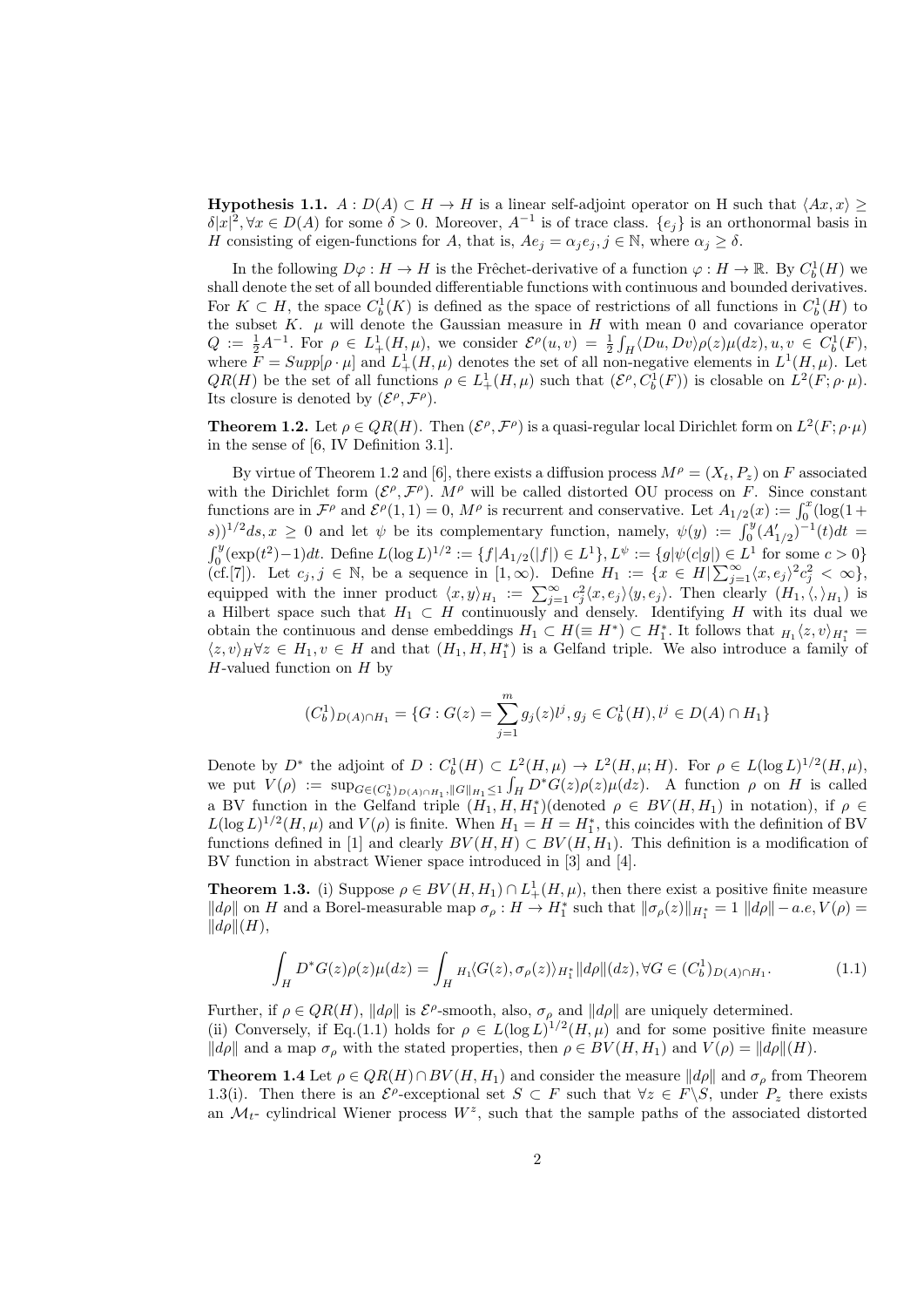OU-process  $M^{\rho}$  on F satisfy the following: for  $l \in D(A) \cap H_1$ 

$$
\langle l, X_t - X_0 \rangle = \int_0^t \langle l, dW_s^z \rangle + \frac{1}{2} \int_0^t H_1 \langle l, \sigma_\rho(X_s) \rangle_{H_1^*} dL_s^{\|d\rho\|} - \int_0^t \langle Al, X_s \rangle ds \ \forall t \ge 0 \ P_z - \text{a.s.}
$$

Here  $L_t^{\|\dot{d}\rho\|}$  is the real valued PCAF associated with  $\|\dot{d}\rho\|$  by the Revuz correspondence.

**2. Reflected OU process**——Consider the situation when  $\rho = I_{\Gamma}$ , the indicator of a set.

**Remark 2.1** We emphasize that if  $\Gamma$  is a convex closed set in H, then for each  $z, l \in H$  the set  $\{s \in \mathbb{R} | z + sl \in \Gamma\}$  is a closed interval in ℝ, whose indicator function hence trivially has the Hamza property. Hence, in particular,  $I_{\Gamma} \in QR(H)$ .

**2.1 Reflected OU processes on regular convex set**——Denote the corresponding objects  $\sigma_{\rho}$ ,  $||dI_{\Gamma}||$  in Theorem 1.3(i) by  $-\mathbf{n}_{\Gamma}$ ,  $||\partial\Gamma||$ , respectively.

**Hypothesis 2.1.1** There exists a convex  $C^{\infty}$  function  $g : H \to R$  with  $g(0) = 0, g'(0) = 0$ , and  $D^2g$  strictly positively definite, that is, $\langle D^2g(x)h, h \rangle \geq \gamma |h|^2, \forall h \in H$  where  $\gamma > 0$ , such that

$$
\Gamma = \{x \in H : g(x) \le 1\}, \partial \Gamma = \{x \in H : g(x) = 1\}
$$

Moreover, we also suppose that  $D^2g$  is bounded on Γ. Finally, we also suppose that g and all its derivatives grow at infinity at most polynomially.

By using [2, Lemma 2.1], we have (1.1) for  $\rho = I_{\Gamma}$  with  $H = H_1$ . By the continuity property of surface measure given in [5], we have the following two theorems.

**Theorem 2.1.2** Assume Hypothesis 2.1.1. Then  $I_{\Gamma} \in BV(H, H) \cap QR(H)$ .

**Theorem 2.1.3** Assume Hypothesis 2.1.1. Then there exists an  $\mathcal{E}^{\rho}$ -exceptional set  $S \subset F$  such that  $\forall z \in F \backslash S$ , under  $P_z$  there exists an  $\mathcal{M}_t$ - cylindrical Wiener process  $W^z$ , such that the sample paths of the associated reflected OU-process  $M^{\rho}$  on F with  $\rho = I_{\Gamma}$  satisfy the following: for  $l \in D(A) \cap H_1$ 

$$
\langle l, X_t - X_0 \rangle = \int_0^t \langle l, dW_s^z \rangle - \frac{1}{2} \int_0^t \langle l, \mathbf{n}_{\Gamma}(X_s) dL_s^{\|\partial\Gamma\|} \rangle - \int_0^t \langle Al, X_s \rangle ds \ \forall t \ge 0 \ P_z - a.e.
$$

where  $\mathbf{n}_{\Gamma} := \frac{Dg}{|Dg|}$  is the exterior normal to  $\Gamma$ , satisfying  $\langle \mathbf{n}_{\Gamma}(x), x - y \rangle \ge 0$ , for any  $y \in \Gamma, x \in \partial \Gamma$ and  $\|\partial\Gamma\| = \mu_{\partial\Gamma}$ , where  $\mu_{\partial\Gamma}$  is the surface measure induced by  $\mu$  (c.f [2], [5]).

Let  $\Gamma$  satisfy Hypothesis 2.1.1 and  $\Lambda$  satisfy Hypothesis 1.1. Consider the following stochastic differential inclusion in the Hilbert space  $H$ ,

$$
\begin{cases}\n dX(t) + (AX(t) + N_{\Gamma}(X(t)))dt \ni dW(t), \\
X(0) = x\n\end{cases}
$$
\n(2.1)

where  $W(t)$  is a cylindrical Wiener process in  $H$  on a filtered probability space  $(\Omega, \mathcal{F}, \mathcal{F}_t, P)$  and  $N_{\Gamma}(x)$  is the normal cone to  $\Gamma$  at x.

**Definition 2.1.4** A pair of continuous  $H \times R$  valued and  $\mathcal{F}_t$ -adapted processes  $(X(t), L(t))$ ,  $t \in$  $[0, T]$ , is called a solution of  $(2.1)$  if the following conditions hold: (i)  $X(t) \in \Gamma, P - a.s.$  for all  $t \in [0, T],$ 

(ii) L is an increasing process with the property  $\int_0^t I_{\partial \Gamma}(X_s(\omega))dL_s(\omega) = L_t(\omega), t \ge 0$  and we have for any  $l \in D(A)$ ,  $\langle l, X_t(\omega) - x \rangle = \langle l, W_t(\omega) - \int_0^t \mathbf{n}_{\Gamma}(X_s(\omega))dL_s(\omega) \rangle - \langle Al, \int_0^t X_s(\omega)ds \rangle$  where  $\mathbf{n}_{\Gamma}$ is the exterior normal to  $\Gamma$ , satisfying  $\langle \mathbf{n}_{\Gamma}(x), x - y \rangle \geq 0, \forall y \in \Gamma, x \in \partial \Gamma$ .